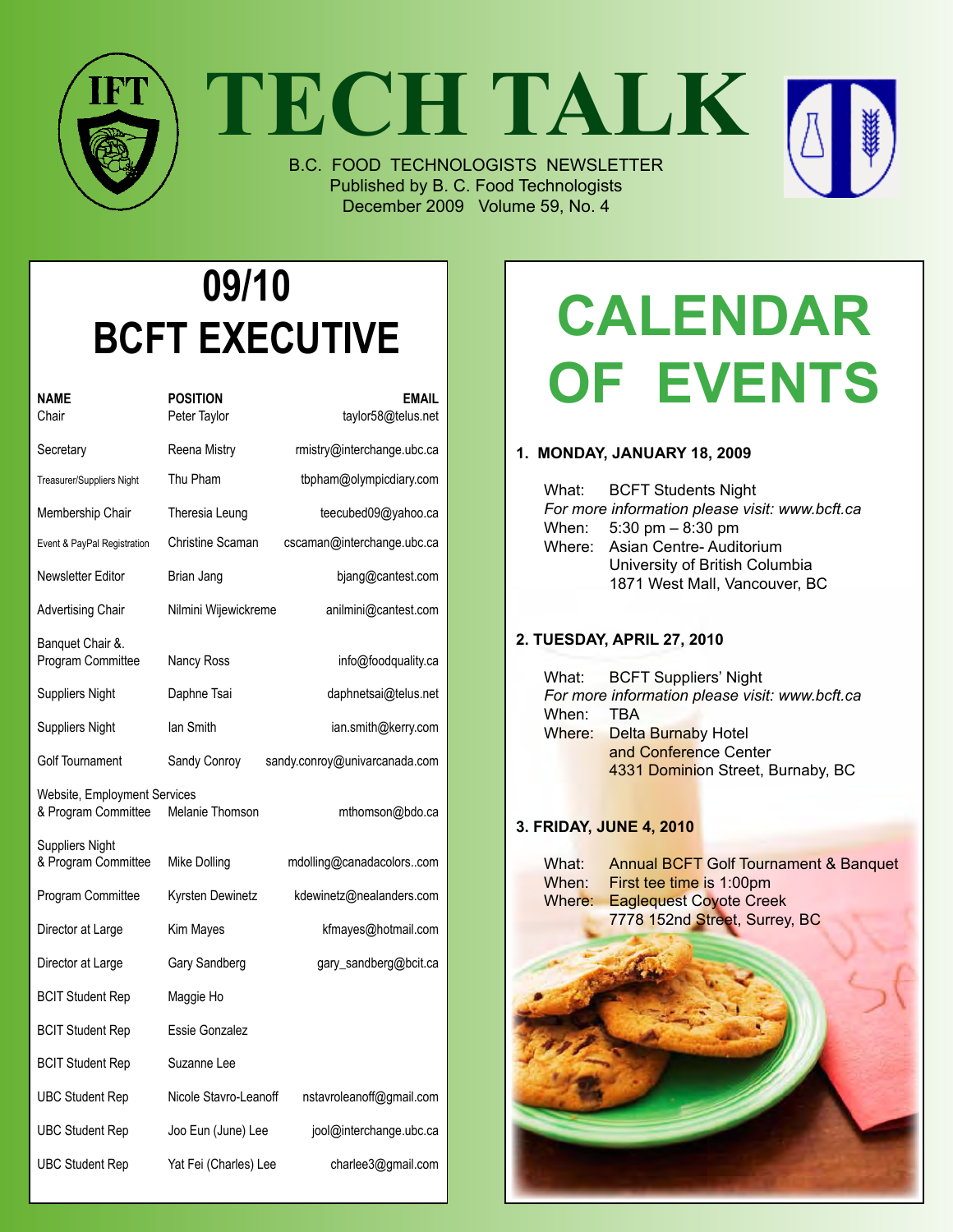December 2009 Volume 59, No. 4 PAGE TWO

#### **2010 Annual BCFT Student Night - "Trend Forecasting"**

 Have you ever thought about what is influencing our food, flavor, health and consumer trends seen in North America? UBC will be hosting the 2010 Annual BCFT Student Night Trend Forecasting on January 18 at the Asian Centre at the University of British Columbia. Enjoy a great informational talk by an IFT distinguished speaker.

 The evening will start off with a fun round of the ice breaker where students and industry members will be grouped randomly into teams to answer trivia questions related to food science. A prize will be awarded to the winning team. The ice breaker will be followed by a light dinner as well as opportunities to network with people in the industry.

 The main focus of the event will be our IFT distinguished speaker - a toxicologist, chef, and registered dietitian, Suzy Badaracoo. She will be speaking about the patterns discovered in government, technology, research, allies and adversary movement. Find out more about how food manufactures and food service operators are responding to and navigating the playing field.

When: Monday, January 18, 2010, 6:00pm to 8:30pm Where: Asian Centre- Auditorium, UBC 1871 West Mall, Vancouver, BC

*Highlights of the Event:* 5:30 pm Check in/Registration 6:15 pm Ice breaker 6:45 pm Refreshments, Light meal, Networking 7:15 pm Speaker- Suzy Badaracco 8:15 pm Door Prizes



*Cost:*

Student Members: FREE Student Non-Members: \$5 Members: \$20 Non-Members: \$40

**PRE-REGISTRATION IS REQUIRED** by January 8, 2010 by emailing ubc.bcft@gmail.com (or the cost is \$40 at the door regardless of membership status)

**Parking:** Please see map at http://www.internationalization. ubc.ca/asiancentre.htm

As always, we welcome you to promote your business and products at this event. We would greatly appreciate any contributions for door prizes that your company can make this year. If you wish to donate, please contact ubc.bcft@gmail. com for more details regarding this request.



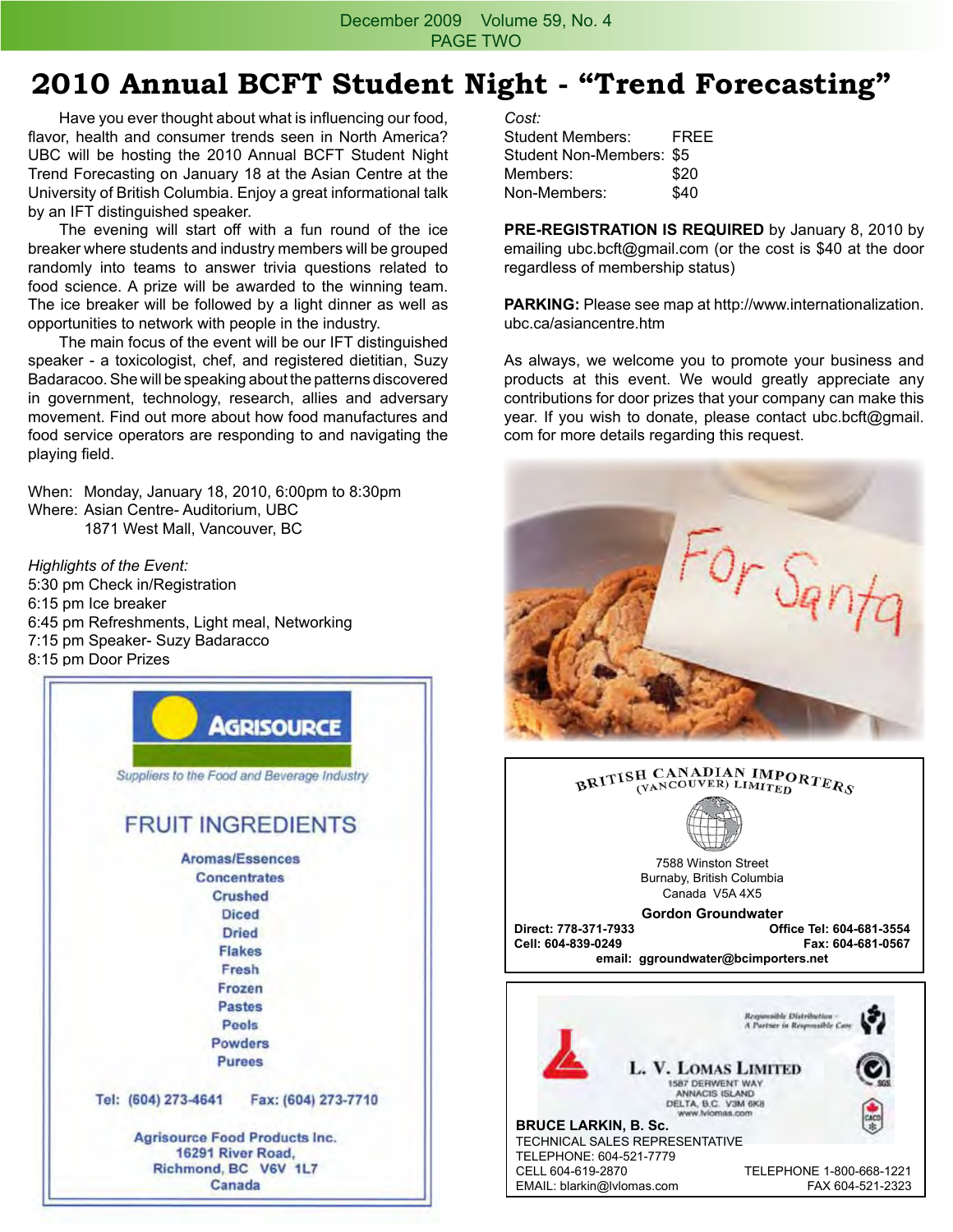## **Message from Chair**

 Another year is passing and we may find that 2009 was one of the more challenging years in recent memory.

 The year started with the aftermath of the 'credit crunch' and has continued to be a struggle both creatively and financially for the food industry. Food Safety continues to be the primary media issue, with voluntary recall notices covering the range from pathogenic bacteria to allergens.

 With 2009 ending, what is your mindset? Did you meet the challenges of 2009 and are confident moving into 2010?

 For BCFT, we will see an eventful 2010 for our members. The Vancouver Olympics has created challenges for our Suppliers Night venues and we have moved the date to April 27th, 2010 to avoid the congestion that is sure to come in February 2010. I would like to remind all the members to follow our Upcoming Events page on our website at www.bcft. ca to keep up to date on all the events in 2010.

 As we move into 2010, I believe we can look forward to good fortunes in our industry, although we may continue to be tempered with consumer, financial and regulatory issues.

 From myself and the executive of the BCFT we wish you and your families a happy 2010!

#### *Peter Taylor*

2009/2010 Chair BCFT

#### **THINK ABOUT ADVERTISING IN TECH TALK**

 You can't afford to miss this opportunity to advertise with us!

 "Tech Talk" is published approximately 9 times a year by the British Columbia Food Technologists Association (BCFT). As the official publication of the association, Tech Talk reaches the local audience of individuals in the Food Science and Technology profession - your ad in Tech Talk will keep you on top of our readership of over 300 individuals. For complete details on placing your ad in Tech Talk, contact:

 Nilmini Wijewickreme CanTest Ltd. 4606 Canada Way, Burnaby, BC, V5G 1K5 Tel: 604-734-7276; Fax: 604-731-2386 E-mail: anilmini@cantest.com

We accept either a type written, clear, ready-to-print copy of your ad in PDF or TIFF format in color or black and white, or a hard copy of business cards.

| <b>Business card</b>         | $(4" \times 2")$  | \$30  |
|------------------------------|-------------------|-------|
| Page Sponsor                 | $(8" \times 2")$  | \$50  |
| 1⁄4 Page Sponsor             | $(4" \times 5")$  | \$60  |
| 1/ <sub>2</sub> Page Sponsor | $(4" \times 10")$ | \$90  |
| <b>Full Page Sponsor</b>     | $(8" \times 10")$ | \$150 |

 (Rates indicated are on per issue basis. \*Discounts up to 10% are available for advertising in multiple issues\*).

## **Trends in US Functional Foods, Beverages & Ingredients Market**

### *A Institute of Food Technologists Report*

 Are you thinking of tapping into the rapidly growing US functional foods, and beverages market? A report on this topic prepared by Sharan Evani, Sr. Marketing & Trade Officer, Agriculture and Agri-Food Canada, can be viewed at http:// www.ats-sea.agr.gc.ca/eve/5289-eng.htm. The report highlights several key areas of sweeteners, fibre, probiotics, fatty acids, antioxidants and sodium reduction or replacement, along with recommendations for Canadian food producers. For further information, Sharan can be contacted at 604-666- 2861 or sharan.evani@agr.gc.ca.

## **For Employers and Job Searchers**

 BCFT sponsors 'no-charge' job postings and resume postings on our website. Please ensure the posting is in pdf or word document form. Optionally, we can provide a form for the job posting.

 Check out the current positions available at this link. http://bcft.ca/Positions\_available.htm

 For more information or to post a job, contact Melanie Thomson at webmaster@bcft.ca



Delta, BC V3M 3M1 604 463 8374 Tel. Home Office 800 265 1840 Toll Free 7423 778 772 3716 Cell 800 665 4759 Fax Orders nametcalfe@mmm.com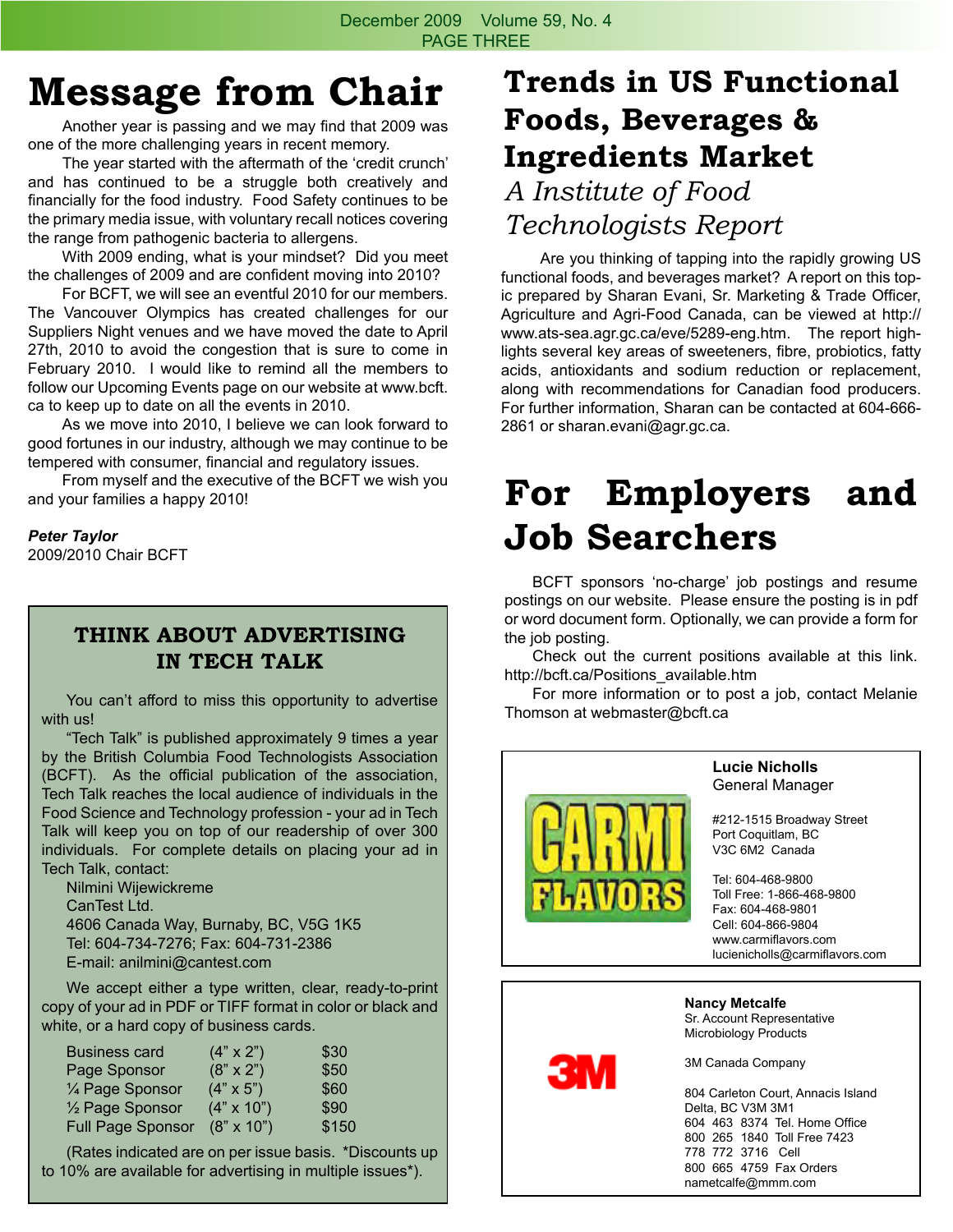## **New UBC and BCIT Student Awards Created**

 Both UBC & BCIT are fortunate to have new awards to be given out this year to their students.

 At BCIT, the **Jack Phillips, Jerry Heddinger and BC Food Technologists Leadership Award** will be given annually to a student who has exhibited strong leadership qualities. This award has been established to recognize the long-standing contributions of Jack and Jerry to BCFT and to the food industry.

 At UBC, two new awards will be given out this year. An annual award for a third or fourth year UBC Food Science student who demonstrates outstanding leadership in class, campus life or community has been created through an endowment by Jerry Heddinger. Jerry established this award recognizing that active students showing leadership qualities are important for the future of the food industry.

 As well, a new UBC Graduate Student award has been established by BCFT. The award will recognize a student who has demonstrated a high level of academic achievement and research excellence, leadership ability and commitment to the profession.

#### **BCFT Website**

Please check out the BCFT website at www.bcft.ca for:

- Up to date information about upcoming BCFT events
- Job Postings, for those companies needing a hard working food technologist
- Job Seekers, for those hard working food technologist needing a company
- Book your table at Supplier's Night using our online registration.

 If you have any feedback or events that you would like posted, please email Melanie Thomson at webmaster@bcft. ca.





### **FOOD SAFETY**



## **Expertise in Food Analysis**

- · Pesticide Residues & Hormones
- . Nutrition Labelling
- · Microbiology
- Food Chemistry
- . Natural Health Products . Effluent Water Testing
- · Gas Testing for Package Evaluation
	-

Call 1 800 665 8566, visit www.cantest.com or email foodsafety@cantest.com for further information

VANCOUVER

**VICTORIA** 

KELOWNA

WINNIPEG